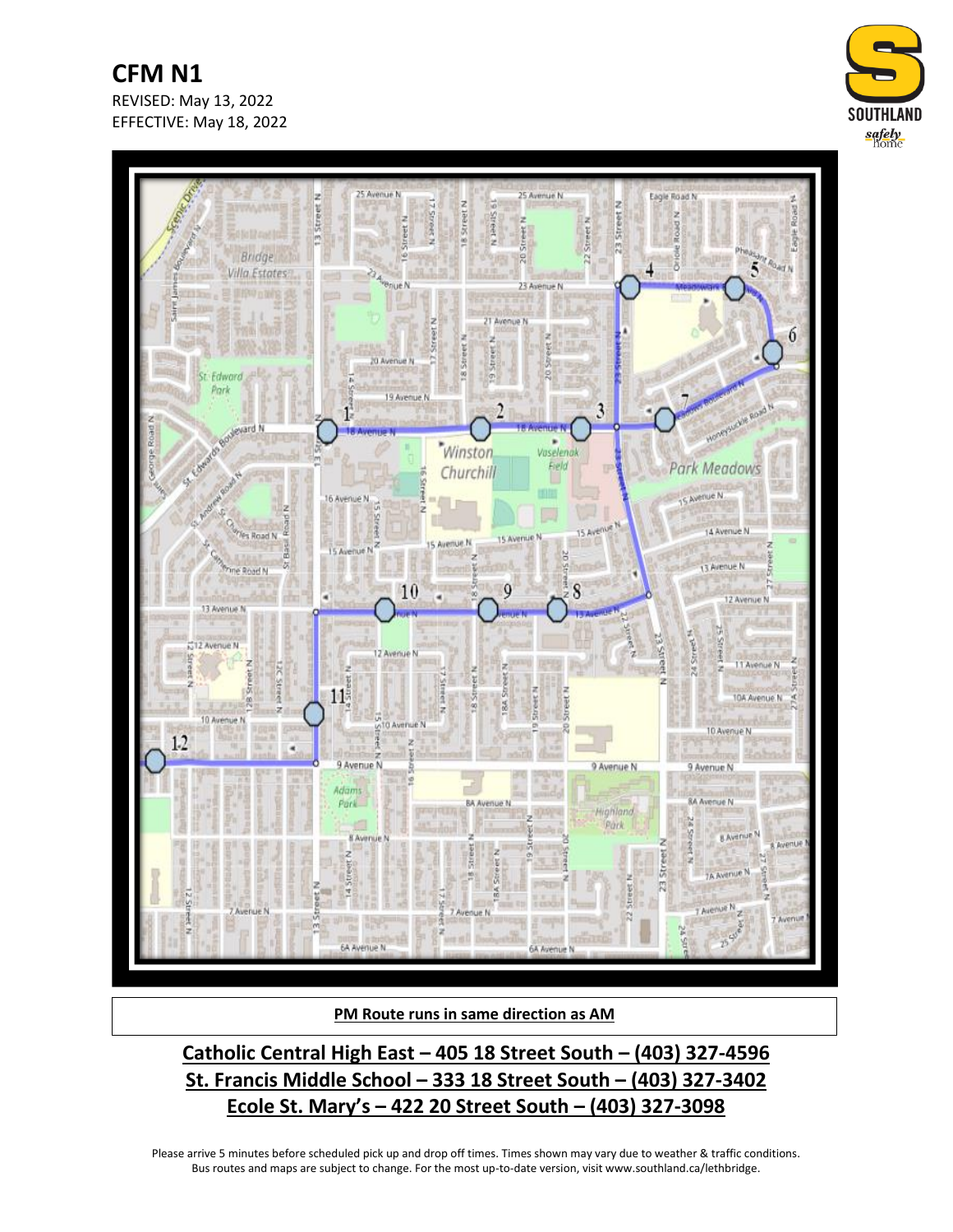## **CFM N1**

REVISED: May 13, 2022 EFFECTIVE: May 18, 2022



- #1 7:24 AM 18 Ave North Eastbound LPT Stop #11080
- #2 7:25 AM 18 Ave North Eastbound LPT Stop #11064
- #3 7:26 AM 18 Ave North Eastbound LPT Stop #11066
- #4 7:27 AM Meadowlark Blvd North Eastbound LPT Stop #11209
- #5 7:28 AM Meadowlark Blvd North Eastbound LPT Stop #11159
- #6 7:29 AM Meadowlark Blvd North Southbound LPT Stop #11252
- #7 7:30 AM Park Meadows Blvd North Westbound Lamp Post
- #8 7:32 AM 13 Ave North Westbound LPT Stop #11071
- #9 7:33 AM 13 Ave North Westbound LPT Stop #11223
- #10 7:34 AM 13 Ave North Westbound LPT Stop #11202
- #11 7:36 AM 13 Street North Southbound LPT Stop #11134
- #12 7:37 AM 9 Ave North Westbound LPT Stop #11098
- #13 7:50 AM Catholic Central High School East Campus
- #14 7:50 AM Ecole St. Marys
- #15 7:50 AM St. Francis Junior High

## Catholic Central High East - 405 18 Street South - (403) 327-4596 St. Francis Middle School - 333 18 Street South - (403) 327-3402 Ecole St. Mary's  $-$  422 20 Street South  $-$  (403) 327-3098

Please arrive 5 minutes before scheduled pick up and drop off times. Times shown may vary due to weather & traffic conditions. Bus routes and maps are subject to change. For the most up-to-date version, visit www.southland.ca/lethbridge.